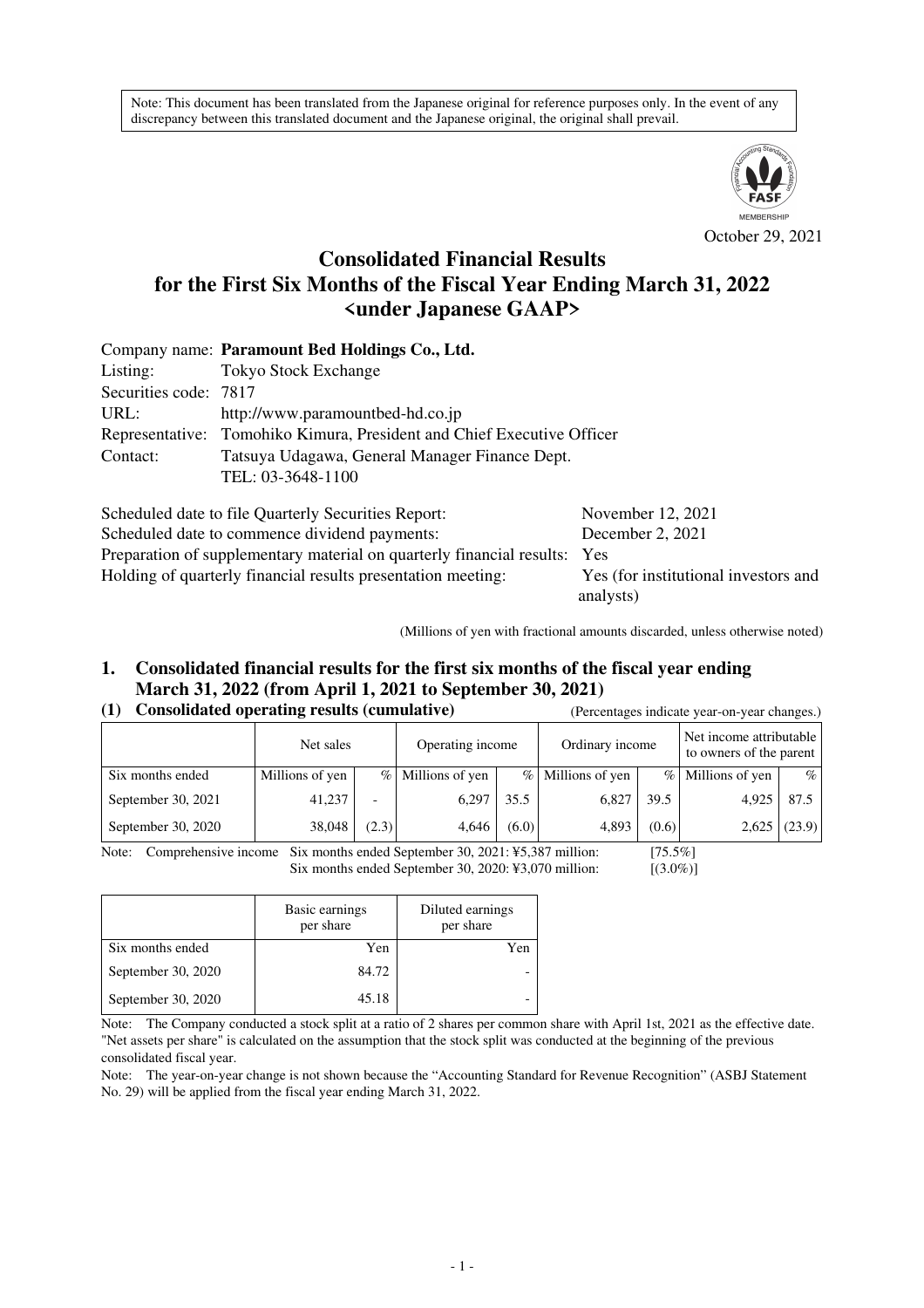### **(2) Consolidated financial position**

|                    | Total assets    | Net assets      | Equity-to-asset ratio |
|--------------------|-----------------|-----------------|-----------------------|
| As of              | Millions of yen | Millions of yen | $\%$                  |
| September 30, 2021 | 156,220         | 117,734         | 75.4                  |
| March 31, 2021     | 154,358         | 113,822         | 73.7                  |

Reference: Equity

As of September 30, 2021:¥117,734 million As of March 31, 2021: ¥113,822 million

#### **2. Dividends**

|                                                    | Dividends per share |                    |                   |                 |        |  |  |  |
|----------------------------------------------------|---------------------|--------------------|-------------------|-----------------|--------|--|--|--|
|                                                    | First quarter-end   | Second quarter-end | Third quarter-end | Fiscal year-end | Total  |  |  |  |
|                                                    | Yen                 | Yen                | Yen               | Yen             | Yen    |  |  |  |
| Fiscal year ended<br>March 31, 2021                | -                   | 50.00              | -                 | 53.00           | 103.00 |  |  |  |
| Fiscal year ending<br>March 31, 2022               | –                   | 26.00              |                   |                 |        |  |  |  |
| Fiscal year ending<br>March 31, 2022<br>(Forecast) |                     |                    |                   | 27.00           | 53.00  |  |  |  |

Note: Revisions to the dividends forecasts most recently announced: None

Note: The Company conducted a stock split at a ratio of 2 shares per common share with April 1st, 2021 as the effective date.

# **3. Consolidated earnings forecasts for the fiscal year ending March 31, 2022 (from April 1, 2021 to March 31, 2022)**

(Percentages indicate year-on-year changes.)

|                                      | Net sales          |                          | Operating income   |      | Ordinary income    |       | Net income<br>attributable to<br>owners of the parent |      | Basic net<br><i>n</i> come<br>per share |
|--------------------------------------|--------------------|--------------------------|--------------------|------|--------------------|-------|-------------------------------------------------------|------|-----------------------------------------|
|                                      | Millions of<br>yen | $\%$                     | Millions of<br>yen | $\%$ | Millions of<br>yen | $\%$  | Millions of<br>yen                                    | $\%$ | Yen                                     |
| Fiscal year ending<br>March 31, 2022 | 83,200             | $\overline{\phantom{0}}$ | 11,800             | 1.9  | 12,550             | (6.8) | 8,650                                                 | 0.4  | 148.79                                  |

Note: Revisions to the earnings forecasts most recently announced: None

Note: The year-on-year change is not shown because the "Accounting Standard for Revenue Recognition" (ASBJ Statement No. 29) will be applied from the fiscal year ending March 31, 2022.